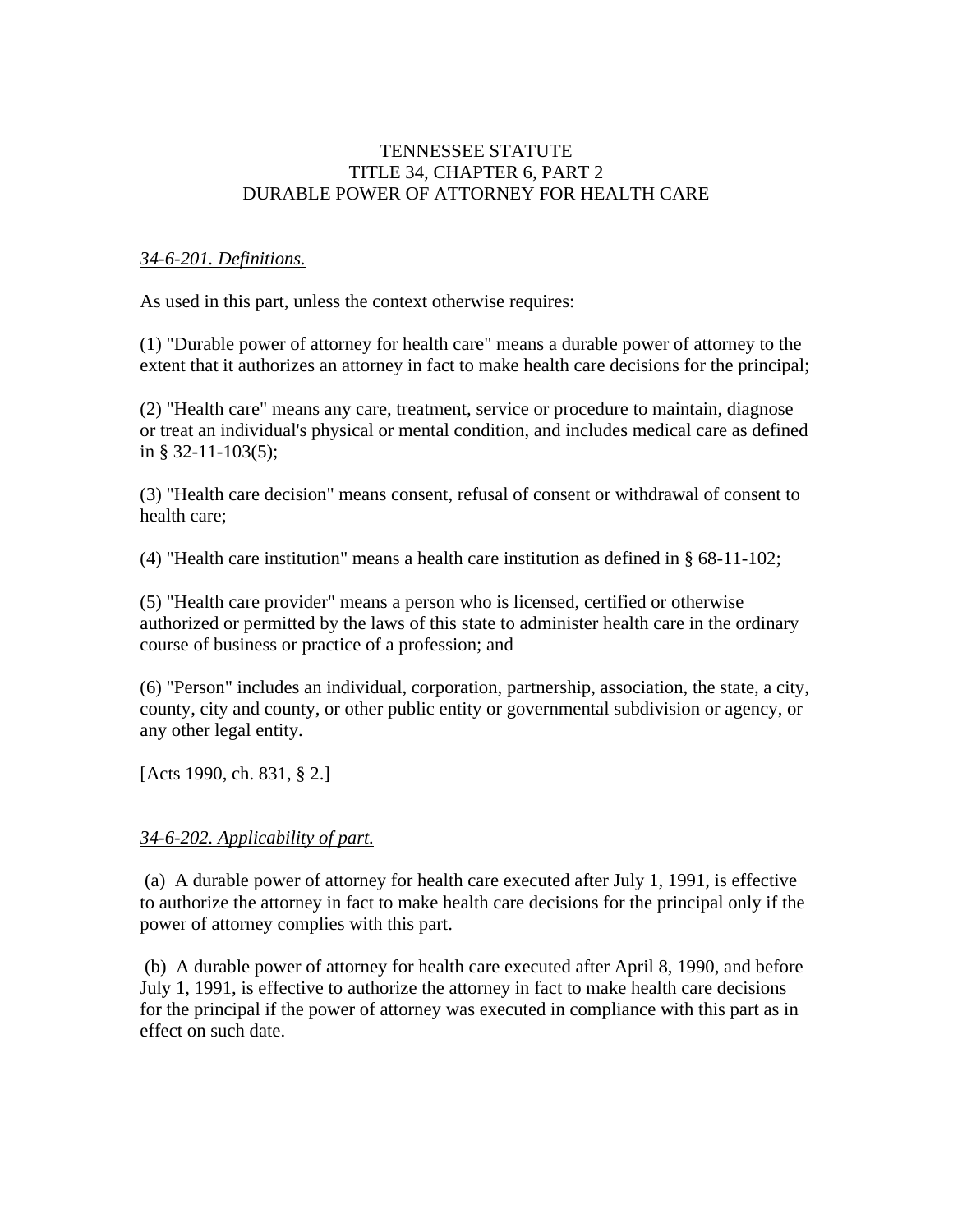(c) A durable power of attorney executed before April 9, 1990, that specifically authorizes the attorney in fact to make decisions relating to the medical or health care of the principal is deemed to be valid under this part, notwithstanding that it fails to comply with all of the requirements of this part.

 (d) Nothing in this part affects the validity of a decision made under a durable power of attorney before April 9, 1990.

 (e) Any durable power of attorney for health care properly executed before May 5, 1995, shall be enforceable notwithstanding any failure to notarize signatures of witnesses thereto.

[Acts 1990, ch. 831, § 3; 1991, ch. 344, § 9; 1995, ch. 177, § 15.]

## *34-6-203. Requirements.*

 (a) An attorney in fact under a durable power of attorney for health care may not make health care decisions unless all of the following requirements are satisfied:

 (1) The durable power of attorney for health care specifically authorizes the attorney in the fact to make health care decisions;

 (2) The durable power of attorney for health care contains the date of its execution; and

 (3) The durable power of attorney for health care is executed by the following method: the durable power of attorney for health care is signed and acknowledged before a notary public by the principal and is signed by at least two (2) witnesses who witnessed the signing of the instrument by the principal, with each witness making the following declaration in substance: "I declare under penalty of perjury under the laws of Tennessee that the person who signed this document is personally known to me to be the principal; that the principal signed this durable power of attorney in my presence; that the principal appears to be of sound mind and under no duress, fraud or undue influence; that I am not the person appointed as attorney in fact by this document; that I am not a health care provider, an employee of a health care provider, the operator of a health care institution nor an employee of an operator of a health care institution; that I am not related to the principal by blood, marriage, or adoption; that, to the best of my knowledge, I do not, at the present time, have a claim against any portion of the estate of the principal upon the principal's death; and that, to the best of my knowledge, I am not entitled to any part of the estate of the principal upon the death of the principal under a will or codicil thereto now existing, or by operation of law."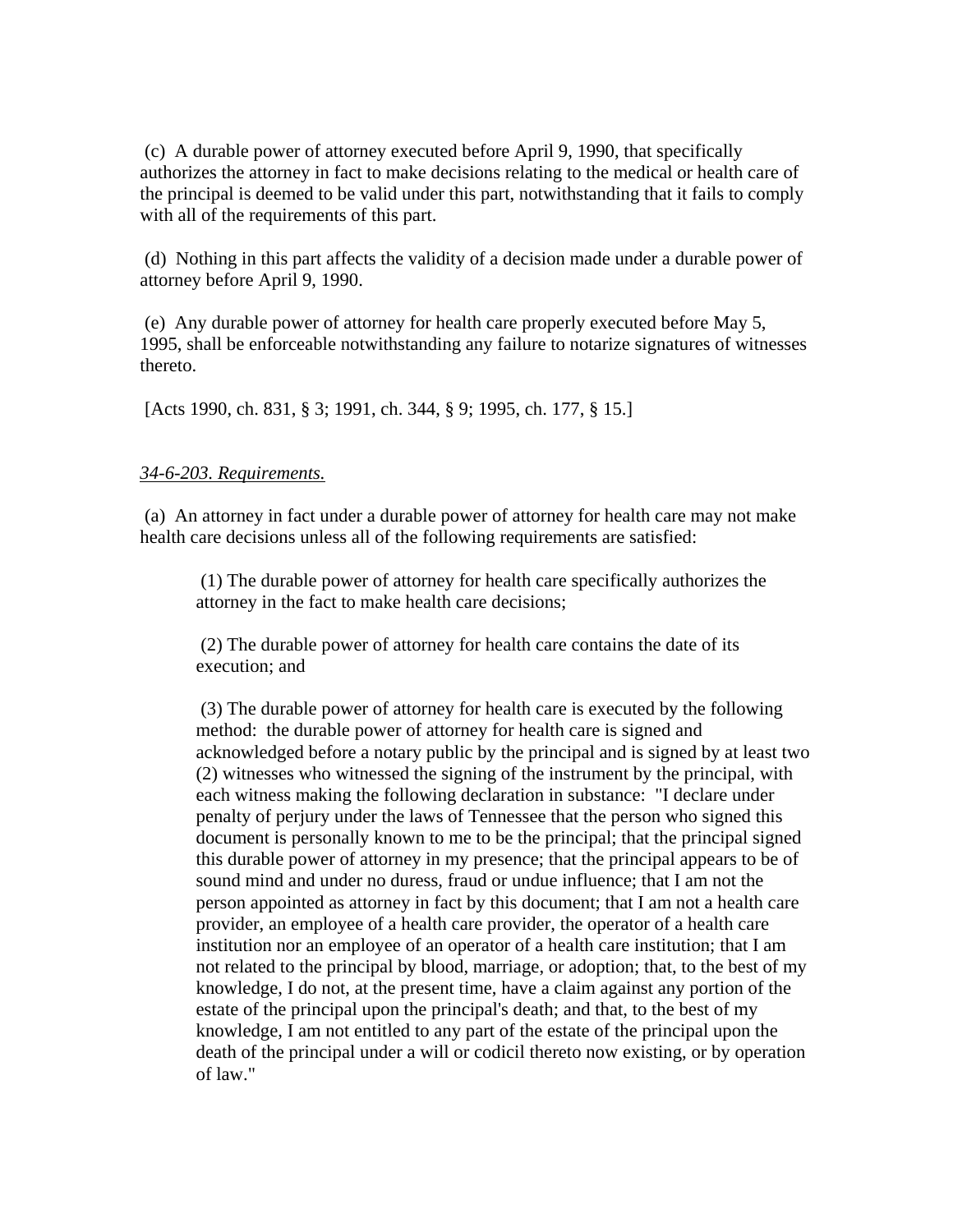(b) Except as provided in subsection (f):

 (1) Neither the treating health care provider nor an employee of the treating health care provider, nor an operator of a health care institution nor an employee of an operator of a health care institution may be designated as the attorney in fact to make health care decisions under a durable power of attorney for health care; and

 (2) A health care provider or employee of a health care provider may not act as an attorney in fact to make health care decisions if the health care provider becomes the principal's treating health care provider.

 (c) A conservator may not be designated as the attorney in fact to make health care decisions under a durable power of attorney for health care executed by a person who is a conservatee under the laws of this state where the conservatee has the power to execute legal documents, unless:

(1) The power of attorney is otherwise valid;

(2) The conservatee is represented by legal counsel; and

 (3) The attorney representing the conservatee signs a certificate stating in substance:

 "I am an attorney authorized to practice law in the state where this power of attorney was executed, and the principal was my client at the time this power of attorney was executed. I have advised my client concerning my client's rights in connection with this power of attorney and the applicable law, and the consequences of signing or not signing this power of attorney, and my client, after being so advised, has executed this durable power of attorney for health care."

- (d) None of the following may be used as a witness under subsection (a):
	- (1) A health care provider;
	- (2) An employee of a health care provider;
	- (3) The person named as attorney in fact;
	- (4) The operator of a health care institution; or
	- (5) An employee of a health care institution.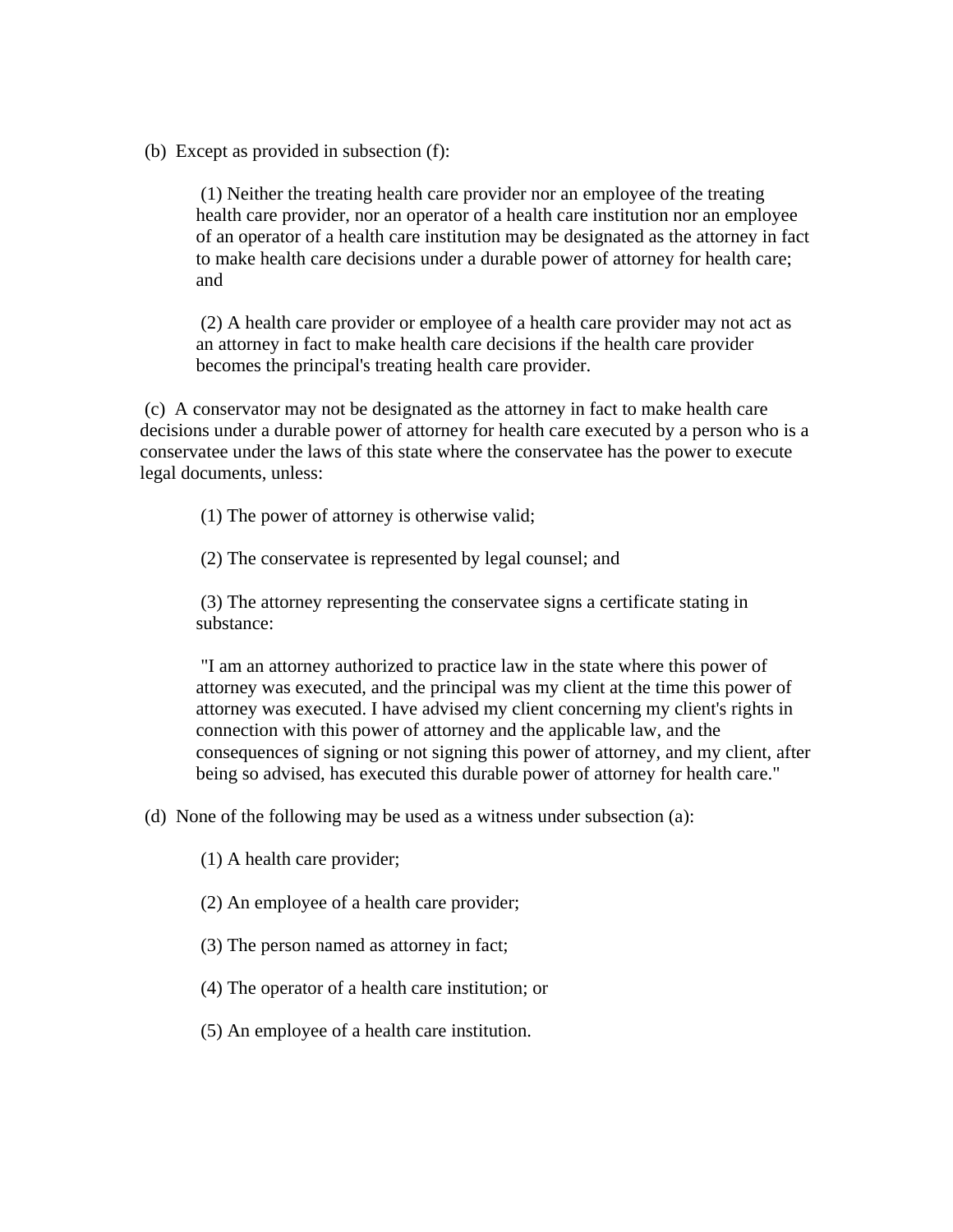(e) At least one (1) of the persons used as a witness under subsection (a) shall be a person who is not one (1) of the following:

(1) A relative of the principal by blood, marriage or adoption; or

 (2) A person who would be entitled to any portion of the estate of the principal upon the principal's death under any will or codicil thereto of the principal existing at the time of execution of the durable power of attorney or by operation of law then existing.

 (f) An employee of the treating health care provider or an employee of an operator of a health care institution may be designated as the attorney in fact to make health care decisions under a durable power of attorney for health care if:

(1) The employee so designated is a relative of the principal by blood, marriage or adoption; and

(2) The other requirements of this part are satisfied.

[Acts 1990, ch. 831, § 4; 1991, ch. 344, § 10; 1995, ch. 177, § 3.]

*34-6-204. Attorney in fact - Powers - Limitations.*

 (a) (1) Unless the durable power of attorney for health care provides otherwise, or unless a court with appropriate jurisdiction finds by clear and convincing evidence that the attorney in fact is acting on behalf of the principal in bad faith, the attorney in fact designated in such durable power of attorney who is known to the health care provider to be available and willing to make health care decisions has priority over any other person to act for the principal in all matters of health care decisions.

 (2) (A) Notwithstanding the provisions of the Uniform Durable Power of Attorney Act, compiled in part 1 of this chapter, if a court appoints a conservator, guardian of the estate or other fiduciary, such fiduciary shall not have the power to revoke or amend a durable power of attorney for healthcare nor replace the attorney in fact designated in such power of attorney.

 (B) Upon application and good cause shown, when appointing such fiduciary, a court may revoke or amend a durable power of attorney for health care or replace the attorney in fact designated in such power.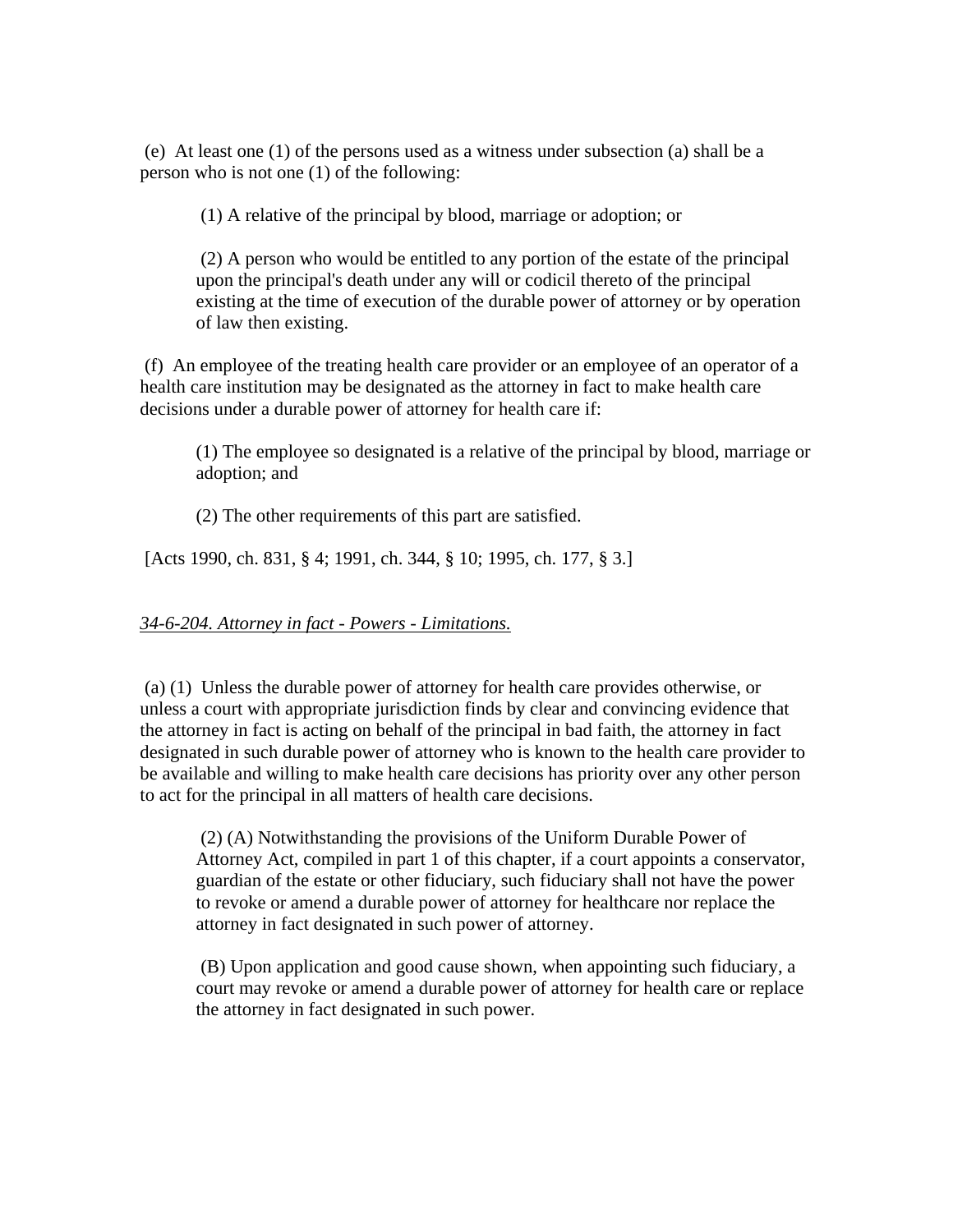(b) Subject to any limitations in the durable power of attorney for health care, the attorney in fact designated in such durable power of attorney may make health care decisions for the principal, before or after the death of the principal, to the same extent as the principal could make health care decisions for such principal if the principal had the capacity to do so, including:

 (1) Making a disposition under the Uniform Anatomical Gift Act, compiled in title 68, chapter 30;

 (2) Authorizing an autopsy pursuant to the Post Mortem Examination Act, compiled in title 38, chapter 7; and

(3) Directing the disposition of remains pursuant to title 68, chapter 4.

 (c) Nothing in this part affects any right the person designated as attorney in fact may have, apart from the durable power of attorney for health care, to make or participate in the making of health care decisions on behalf of the principal.

 (d) Subject to any limitations in the durable power of attorney for health care, the attorney in fact designated in such durable power of attorney may make health care decisions as provided in this part for the principal who has a terminal condition as defined in § 32-11-103(9). The decision to withhold or withdraw health care may be made by the attorney in fact permitting the principal to die naturally with only the administration of palliative care as defined in § 32-11-103(6).

[Acts 1990, ch. 831, § 5; 1991, ch. 344, § 11; 2004, ch. 771, § 2.]

# *34-6-205. Warning Statement.*

 If a person other than the principal prepares a durable power of attorney for health care for the principal, the document shall contain the following warning statement. The failure to include the warning statement in the document shall not affect the validity of the document:

# WARNING TO PERSON EXECUTING THIS DOCUMENT

 This is an important legal Document. Before executing this document you should know these important facts.

 This document gives the person you designate as your agent (the attorney in fact) the power to make health care decisions for you. Your agent must act consistently with your desires as stated in this document.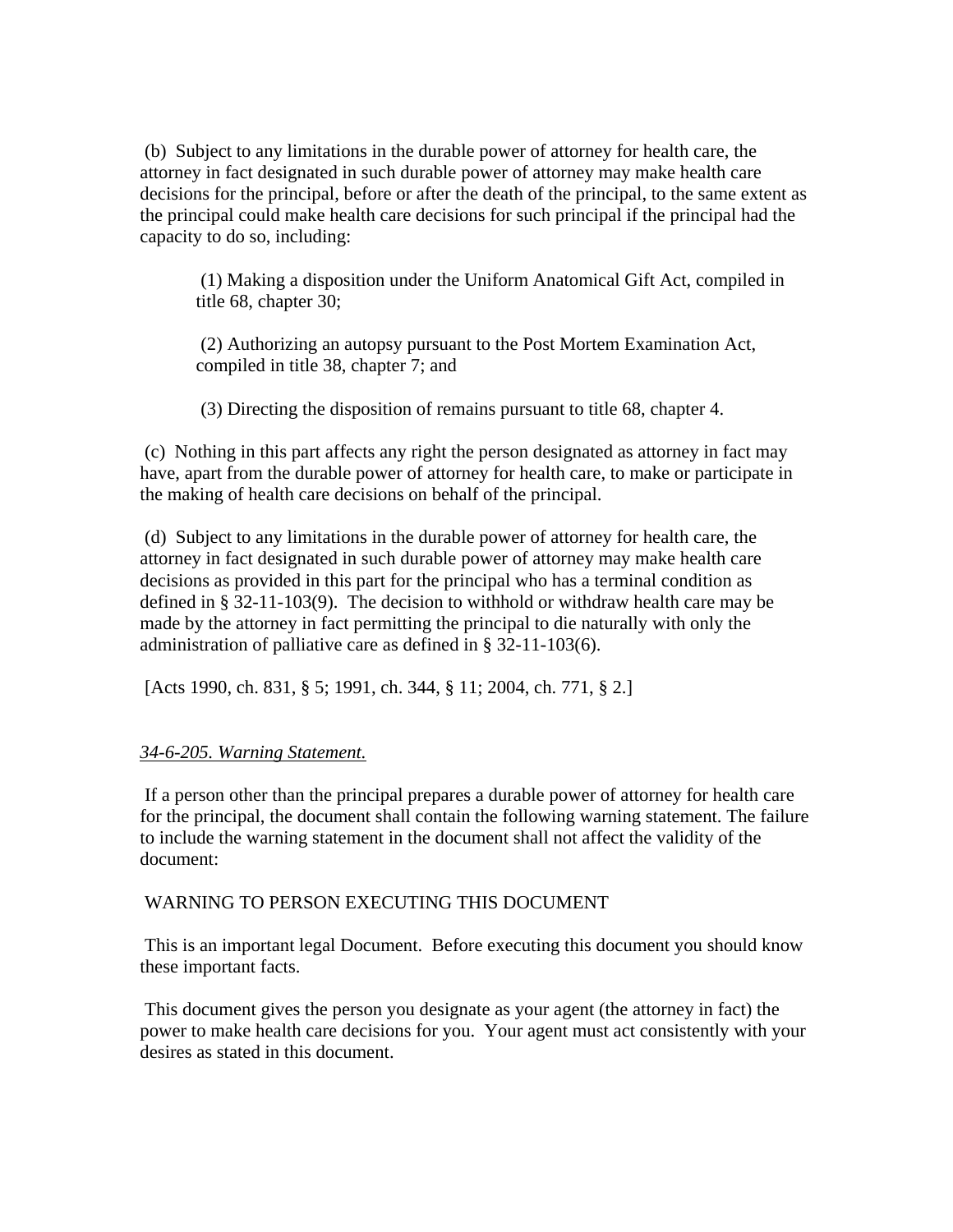Except as you otherwise specify in this document, this document gives your agent the power to consent to your doctor not giving treatment or stopping treatment necessary to keep you alive.

 Notwithstanding this document, you have the right to make medical and other health care decisions for yourself so long as you can give informed consent with respect to the particular decision. In addition, no treatment may be given to you over your objection, and health care necessary to keep you alive may not be stopped or withheld if you object at the time.

 This document gives your agent authority to consent, to refuse to consent, or to withdraw consent to any care, treatment, service, or procedure to maintain, diagnose or treat a physical or mental condition. This power is subject to any limitations that you include in this document. You may state in this document any types of treatment that you do not desire. In addition, a court can take away the power of your agent to make health care decisions for you if your agent: (1) authorizes anything that is illegal; or (2) acts contrary to your desires as stated in this document.

 You have the right to revoke the authority of your agent by notifying your agent or your treating physician, hospital or other health care provider orally or in writing of the revocation.

 Your agent has the right to examine your medical records and to consent to their disclosure unless you limit this right in this document.

 Unless you otherwise specify in this document, this document gives your agent the power after you die to: (1) authorize an autopsy; (2) donate your body or parts thereof for transplant or therapeutic or educational or scientific purposes; and (3) direct the disposition of your remains.

 If there is anything in this document that you do not understand, you should ask an attorney to explain it to you.

[Acts 1990, ch. 831, § 5.]

## *34-6-206. Access to medical records and information.*

 Except to the extent the right is limited by the durable power of attorney for health care, an attorney in fact designated to make health care decisions under such durable power of attorney has the same right as the principal to receive information regarding the proposed health care, to receive and review medical records, and to us consent to the disclosure of medical records.

[Acts 1990, ch. 831, § 6.]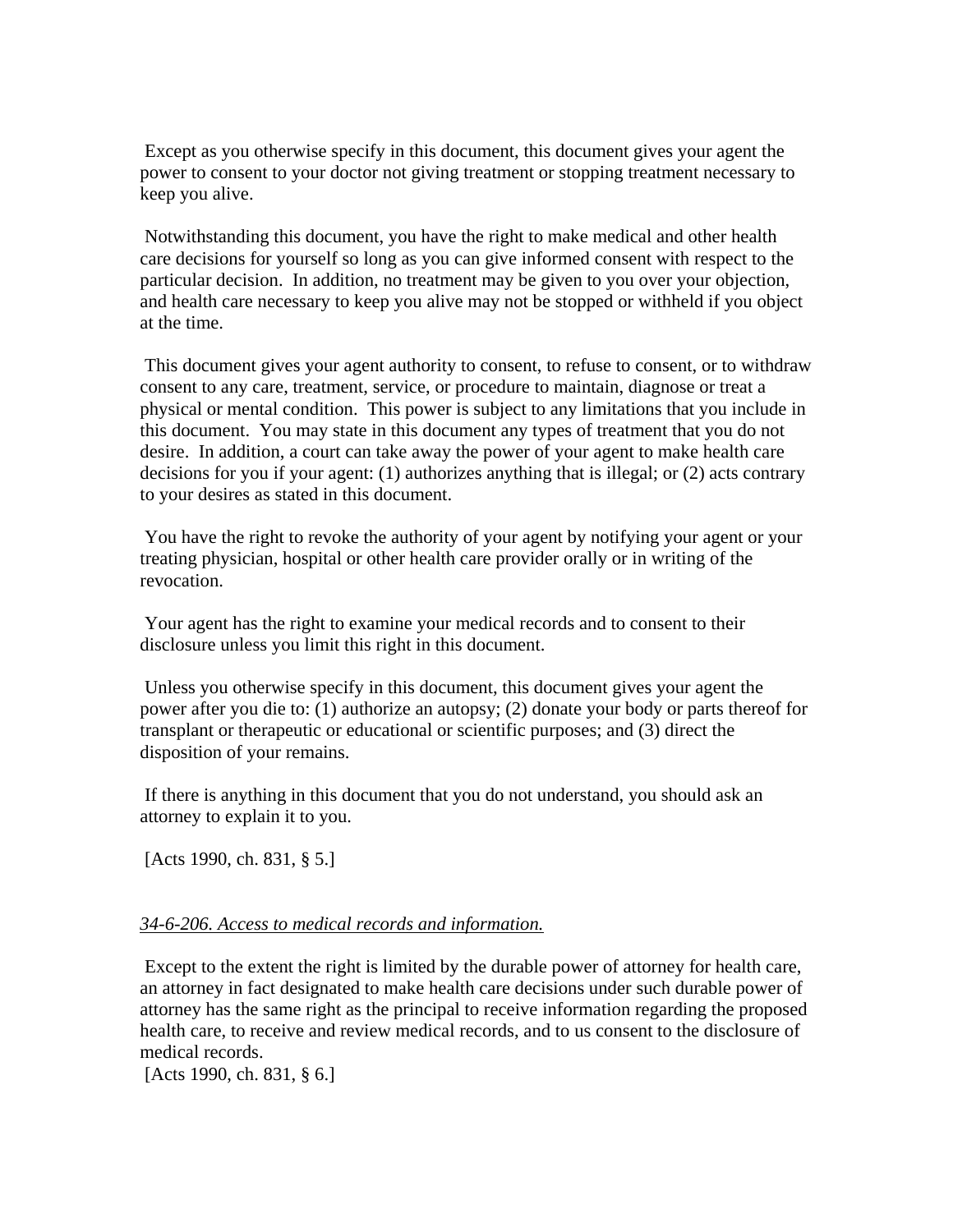#### *34-6-207. Revocation.*

 (a) The principal may, after executing a durable power of attorney for health care, do any of the following:

 (1) Revoke the appointment of the attorney in fact under the durable power of attorney for health care by notifying the attorney in fact orally or in writing; or

 (2) Revoke the authority granted to the attorney in fact to make health care decisions by notifying the health care provider orally or in writing.

 (b) If the principal notifies the health care provider orally or in writing that the authority granted to the attorney in fact to make health care decisions is revoked, the health care provider shall make the notification a part of the principal's medical records and shall make a reasonable effort to notify the attorney in fact of the revocation.

 (c) It is presumed that the principal has the capacity to revoke a durable power of attorney for health care. This presumption is a presumption affecting the burden of proof.

 (d) Unless it provides otherwise, a valid durable power of attorney for health care revokes any prior durable power of attorney for health care.

 (e) Unless the durable power of attorney for health care expressly provides otherwise, if after executing a durable power of attorney for health care the principal's marriage is dissolved or annulled, the dissolution or annulment revokes any designation of the former spouse as an attorney in fact to make health care decisions for the principal.

 (f) If authority granted by a durable power of attorney for health care is revoked under this section, a person is not subject to criminal prosecution or civil liability for acting in good faith reliance upon such durable power of attorney unless the person has actual knowledge of the revocation.

 (g) The authority of an attorney in fact acting under a durable power of attorney for health care as provided in this part may be terminated or revoked only pursuant to this section and shall not be affected by the existence of a living will executed by the principal.

[Acts 1990, ch. 831, § 7.]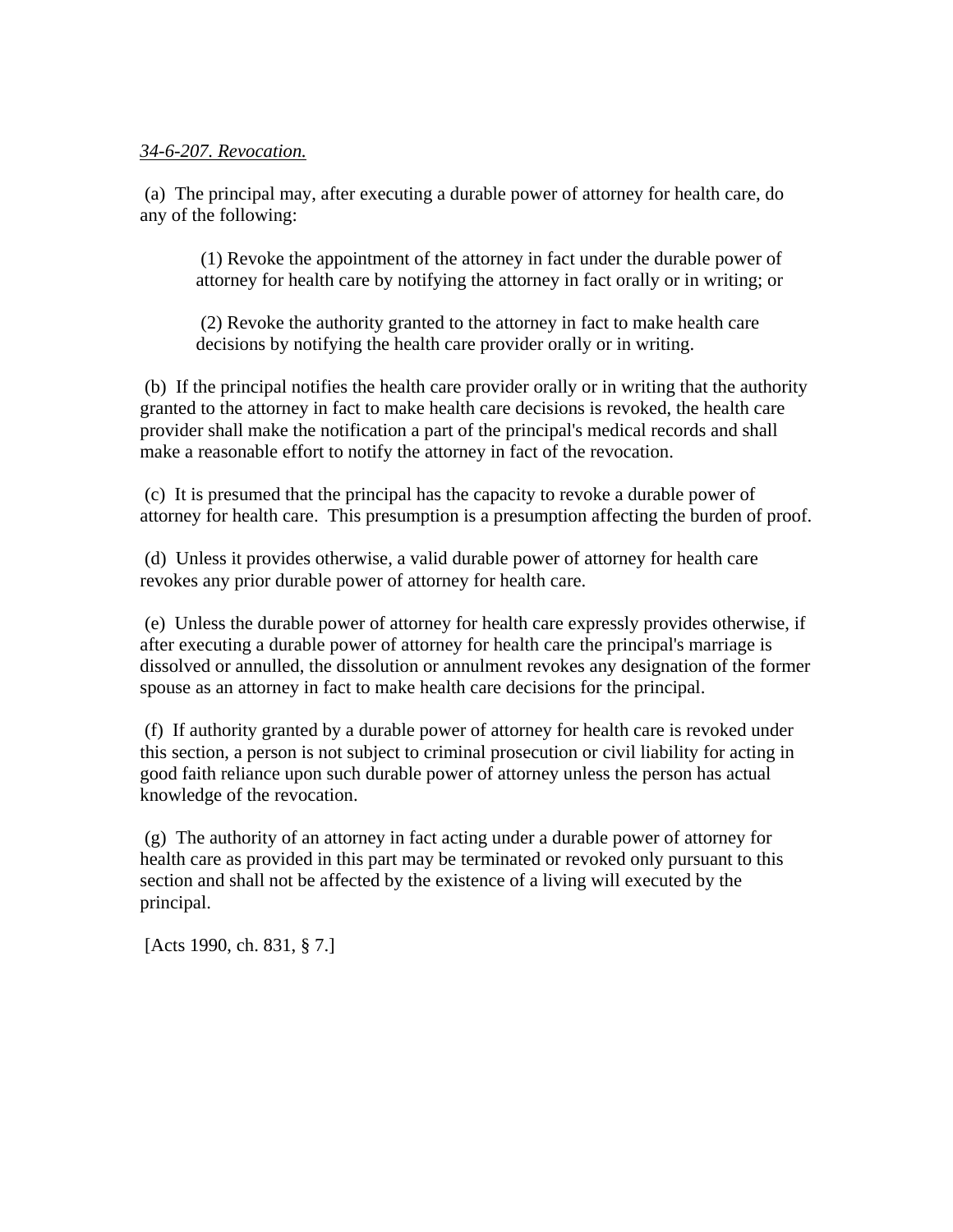#### *34-6-208. Liability of health care provider.*

 (a) Subject to any limitations stated in the durable power of attorney for health care, and, subject to subsection (b) and §§ 34-6-210 - 34-6-212, a health care provider is not subject to criminal prosecution, civil liability or professional disciplinary action except to the same extent as would be the case if the principal, having had the capacity to give informed consent, had made the health care decision on such principal's own behalf under like circumstances, if the health care provider relies on a health care decision and both of the following requirements are satisfied:

 (1) The decision is made by an attorney in fact who the health care provider believes in good faith is authorized under this part to make the decision; And

 (2) The health care provider believes in good faith that the decision is not inconsistent with the desires of the principal as expressed in the durable power of attorney for health care or otherwise made known to the health care provider, and, if the decision is to withhold or withdraw health care necessary to keep the principal alive, the health care provider has made a good faith effort to determine the desires of the principal to the extent that the principal is able to convey those desires to the health care provider and the results of the effort are made a part of the principal's medical records.

(b) Nothing in this part authorizes a health care provider to do anything illegal.

 (c) Notwithstanding the health care decision of the attorney in fact designated by a durable power of attorney for health care, the health care provider is not subject to criminal prosecution, civil liability, or professional disciplinary action for failing to withdraw health care necessary to keep the principal alive.

[Acts 1990, ch. 831, § 8.]

## *34-6-209. Emergency care.*

This part does not affect the law governing health care treatment in an emergency.

[Acts 1990, ch. 831, § 9.]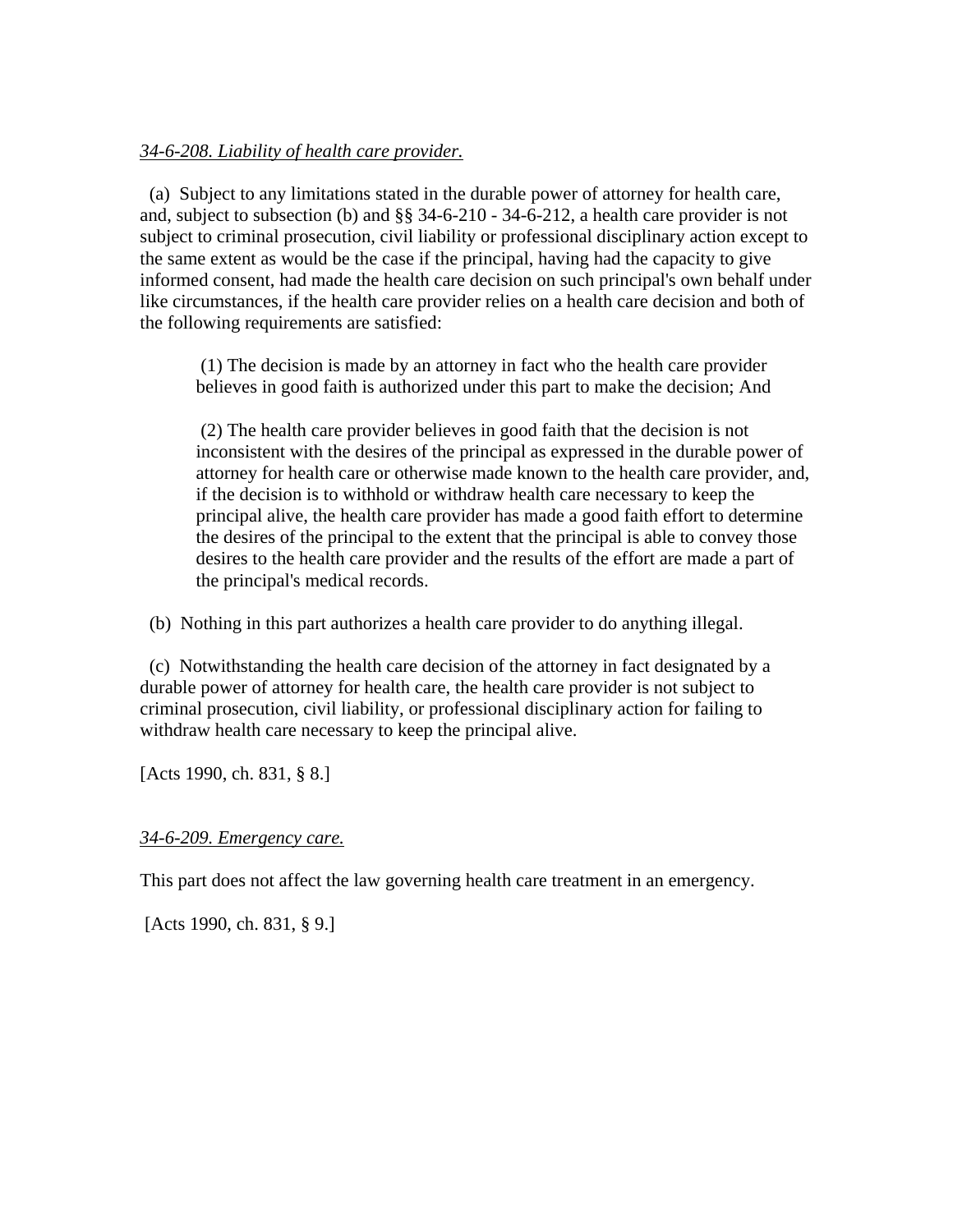# *34-6-210. Principal's objection to withholding or withdrawal of care.*

 Nothing in this part authorizes an attorney in fact to consent to the withholding or withdrawal of health care necessary to keep the principal alive, if the principal objects to the withholding or withdrawal of the health care. In such instance, that health care decision shall be governed by the law that would apply if there were no durable power of attorney for health care; however, with respect to other and subsequent health care decisions, the durable power of attorney for health care shall remain in effect unless expressly revoked as provided in § 34-6-207.

[Acts 1990, ch. 831, § 10.]

# *34-6-211. Required execution of durable power of attorney for health care prohibited.*

 No health care provider, medical service plan, health maintenance organization, insurer issuing disability insurance, self-insured employee welfare plan, or nonprofit hospital plan or similar insurance or medical plan may condition admission to a health care institution, or the providing of treatment, or insurance, on the requirement that a patient execute a durable power of attorney for health care.

[Acts 1990, ch. 831, § 11.]

*34-6-212. Applicability of § 32-11-110(a).*

The provisions of § 32-11-110 shall apply to the provisions of this part.

[Acts 1990, ch. 831, § 12.]

## *34-6-213. Life insurance unaffected.*

 The execution of a durable power of attorney for health care as provided in this part shall not affect in any manner the sale, procurement or issuance of any policy of life insurance, nor shall it be deemed to modify the terms of an existing policy of life insurance. No policy of life insurance shall be legally impaired or invalidated in any manner by the withholding or withdrawal of health care from an insured principal.

[Acts 1990, ch. 831, § 12.]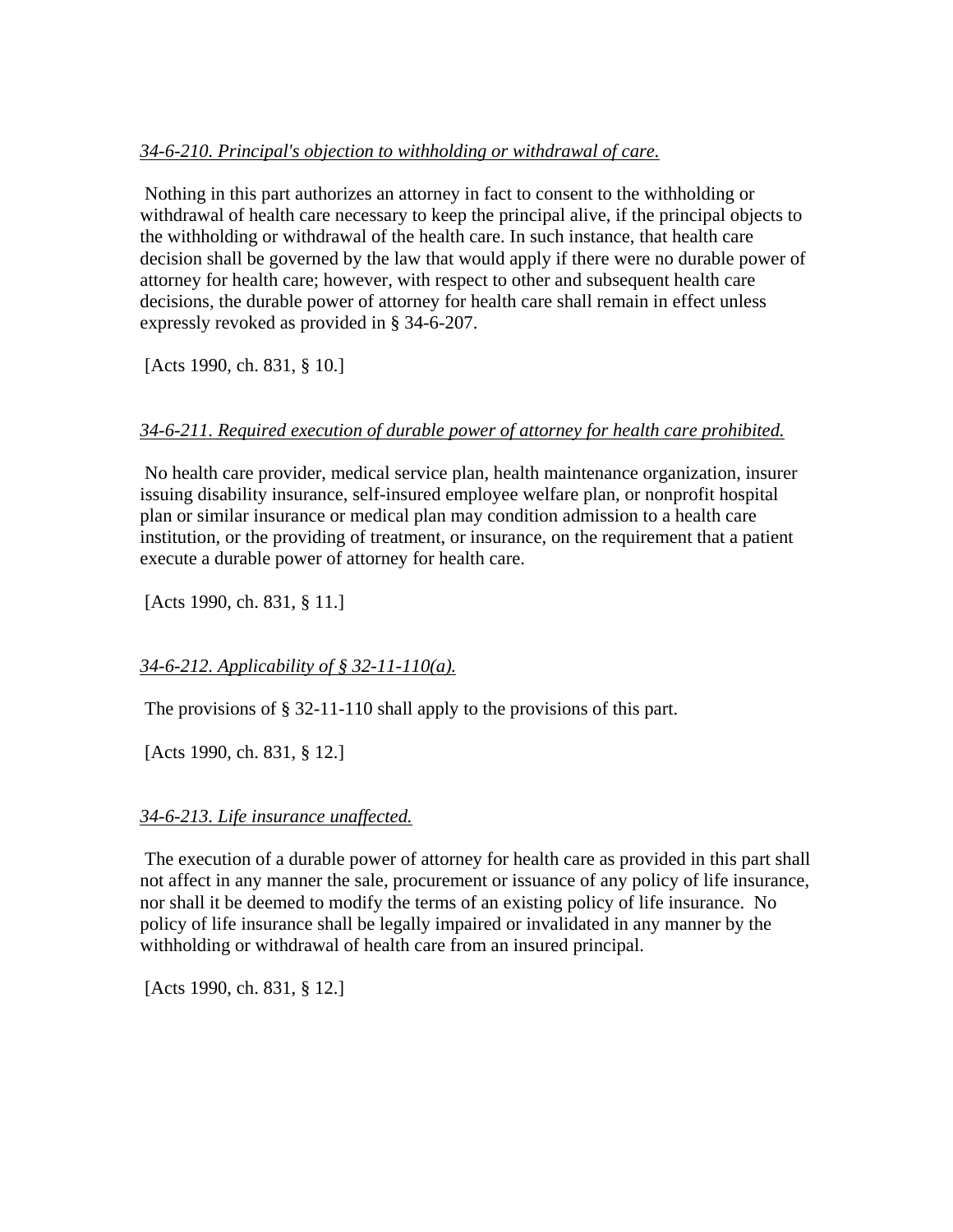# *34-6-214. Transfer of patient by health care provider.*

 Any health care provider shall arrange for the prompt and orderly transfer of a patient to the care of others when as a matter of conscience the health care provider cannot implement the health care decisions made by the attorney in fact for the principal as provided in a durable power of attorney for health care.

[Acts 1990, ch. 831, § 13.]

# *34-6-215. Power of attorney executed outside Tennessee - When effective.*

 A durable power of attorney for health care that is executed outside of this state by a nonresident of this state at the time of execution shall be given effect in this state if that durable power of attorney for health care is in compliance with either the provisions of this chapter or the laws of the state of the principal's residence.

[Acts 1991, ch. 344, § 12.]

## *34-6-216. Validity.*

 If the provisions of a valid durable power of attorney for health care, executed pursuant to the provisions of this part, designates a person other than the child's parent to consent to such treatments or procedures, the provisions of the power of attorney shall control.

[Acts 1995, ch. 317, § 1.]

# *34-6-217. Effect and interpretation of durable powers of attorney.*

 (a) A durable power of attorney for health care entered into before July 1, 2004, under this part shall be given effect and interpreted in accord with this part.

 (b) A durable power of attorney for health care entered into on or after July 1, 2004, that evidences an intent that it is entered into under this part shall be given effect and interpreted in accord with this part.

 (c) A durable power of attorney for health care entered into on or after July 1, 2004, that does not evidence an intent that it is entered into under this part may, if it complies with the provisions of the Tennessee Health Care Decisions Act, compiled in title 68, chapter 11, part 18, be given effect as an advance directive under that act.

[Acts 2004, ch. 862, § 5.]